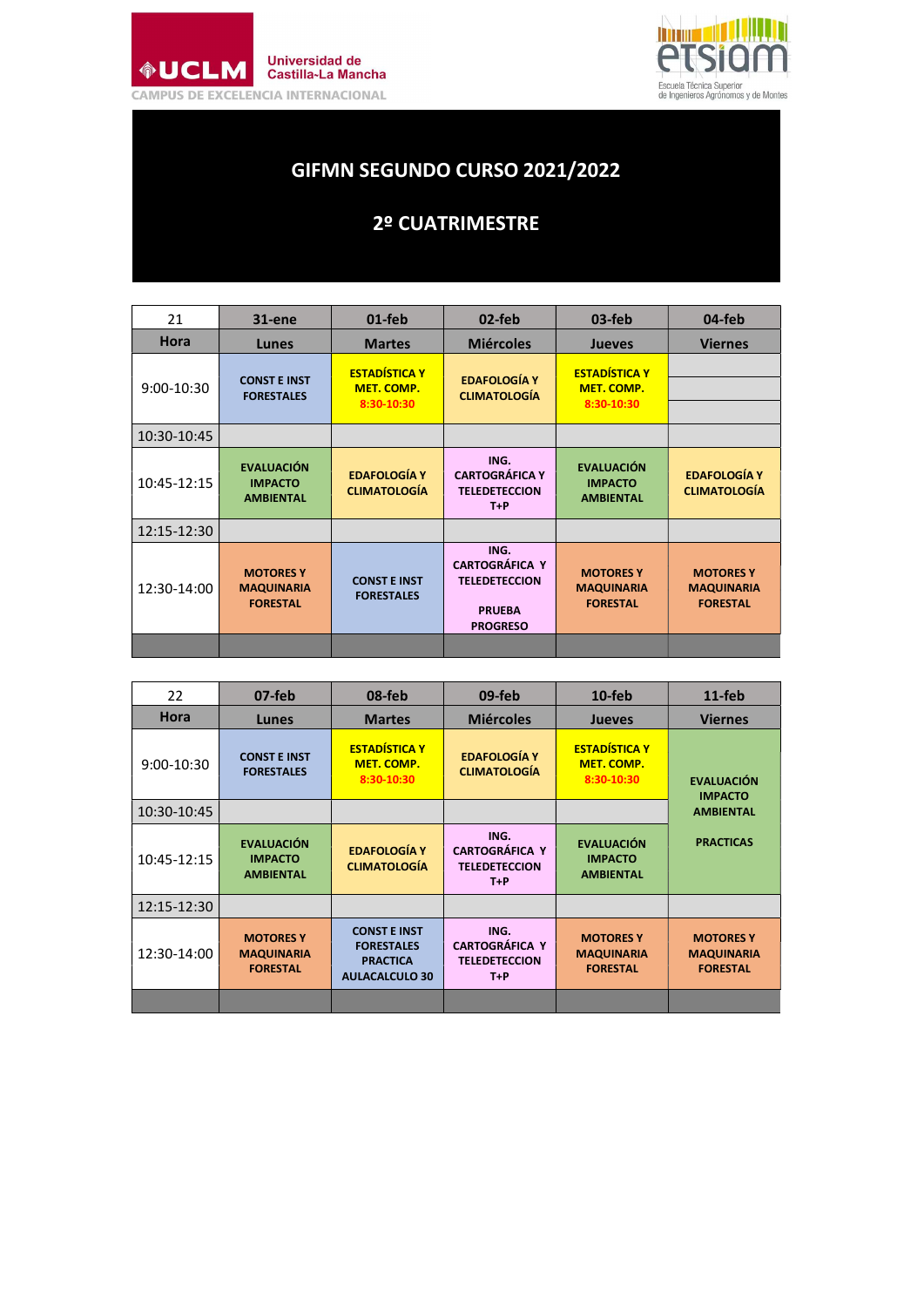



| 23          | $14$ -feb                                                | $15$ -feb                                               | $16$ -feb                                                      | $17$ -feb                                                                 | 18-feb                                     |
|-------------|----------------------------------------------------------|---------------------------------------------------------|----------------------------------------------------------------|---------------------------------------------------------------------------|--------------------------------------------|
| Hora        | Lunes                                                    | <b>Martes</b>                                           | <b>Miércoles</b>                                               | <b>Jueves</b>                                                             | <b>Viernes</b>                             |
| 9:00-10:30  | <b>CONST E INST</b><br><b>FORESTALES</b>                 | <b>ESTADÍSTICA Y</b><br><b>MET. COMP.</b><br>8:30-10:30 | <b>EDAFOLOGÍA Y</b><br><b>CLIMATOLOGÍA</b>                     | <b>ESTADÍSTICA Y</b><br>MET. COMP.<br><b>PRACTICAS AULA</b><br>8:30-10:30 | <b>EDAFOLOGÍA Y</b><br><b>CLIMATOLOGÍA</b> |
| 10:30-10:45 |                                                          |                                                         |                                                                |                                                                           |                                            |
| 10:45-12:15 | <b>EVALUACIÓN</b><br><b>IMPACTO</b><br><b>AMBIENTAL</b>  | <b>EVALUACIÓN</b><br><b>IMPACTO</b><br><b>AMBIENTAL</b> | ING.<br><b>CARTOGRÁFICA Y</b><br><b>TELEDETECCION</b><br>$T+P$ | <b>EVALUACIÓN</b><br><b>IMPACTO</b><br><b>AMBIENTAL</b>                   | <b>CONST E INST</b><br><b>FORESTALES</b>   |
| 12:15-12:30 |                                                          |                                                         |                                                                |                                                                           |                                            |
| 12:30-14:00 | <b>MOTORES Y</b><br><b>MAQUINARIA</b><br><b>FORESTAL</b> | <b>CONST E INST</b><br><b>FORESTALES</b>                | ING.<br><b>CARTOGRÁFICA Y</b><br><b>TELEDETECCION</b><br>$T+P$ | <b>MOTORES Y</b><br><b>MAQUINARIA</b><br><b>FORESTAL</b>                  | <b>CONST E INST</b><br><b>FORESTALES</b>   |
|             |                                                          |                                                         |                                                                |                                                                           |                                            |

| 24           | $21-feb$                                                                             | 22-feb                                                  | $23-feb$                                                       | 24-feb                                                                           | $25-feb$                                                                   |
|--------------|--------------------------------------------------------------------------------------|---------------------------------------------------------|----------------------------------------------------------------|----------------------------------------------------------------------------------|----------------------------------------------------------------------------|
| <b>Hora</b>  | Lunes                                                                                | <b>Martes</b>                                           | <b>Miércoles</b>                                               | <b>Jueves</b>                                                                    | <b>Viernes</b>                                                             |
| $9:00-10:30$ | <b>CONST E INST</b><br><b>FORESTALES</b><br><b>PRACTICA</b><br><b>AULACALCULO 30</b> | <b>FSTADÍSTICA Y</b><br><b>MET. COMP.</b><br>8:30-10:30 | <b>EDAFOLOGÍA Y</b><br><b>CLIMATOLOGÍA</b>                     | <b>ESTADÍSTICA Y</b><br><b>MET. COMP.</b><br><b>PRACTICAS AULA</b><br>8:30-10:30 | <b>EVALUACIÓN</b><br><b>IMPACTO</b><br><b>AMBIENTAL</b><br><b>PRACTICA</b> |
| 10:30-10:45  |                                                                                      |                                                         |                                                                |                                                                                  |                                                                            |
| 10:45-12:15  | <b>EVALUACIÓN</b><br><b>IMPACTO</b><br><b>AMBIENTAL</b>                              | <b>EDAFOLOGÍA Y</b><br><b>CLIMATOLOGÍA</b>              | ING.<br><b>CARTOGRÁFICA Y</b><br><b>TELEDETECCION</b><br>$T+P$ | <b>CONST E INST</b><br><b>FORESTALES</b>                                         | <b>CONST E INST</b><br><b>FORESTALES</b>                                   |
| 12:15-12:30  |                                                                                      |                                                         |                                                                |                                                                                  |                                                                            |
| 12:30-14:00  | <b>MOTORES Y</b><br><b>MAQUINARIA</b><br><b>FORESTAL</b>                             | <b>CONST E INST</b><br><b>FORESTALES</b>                | ING.<br><b>CARTOGRÁFICA Y</b><br><b>TELEDETECCION</b><br>$T+P$ | <b>MOTORES Y</b><br><b>MAQUINARIA</b><br><b>FORESTAL</b>                         | <b>EDAFOLOGÍA Y</b><br><b>CLIMATOLOGÍA</b>                                 |
|              |                                                                                      |                                                         |                                                                |                                                                                  |                                                                            |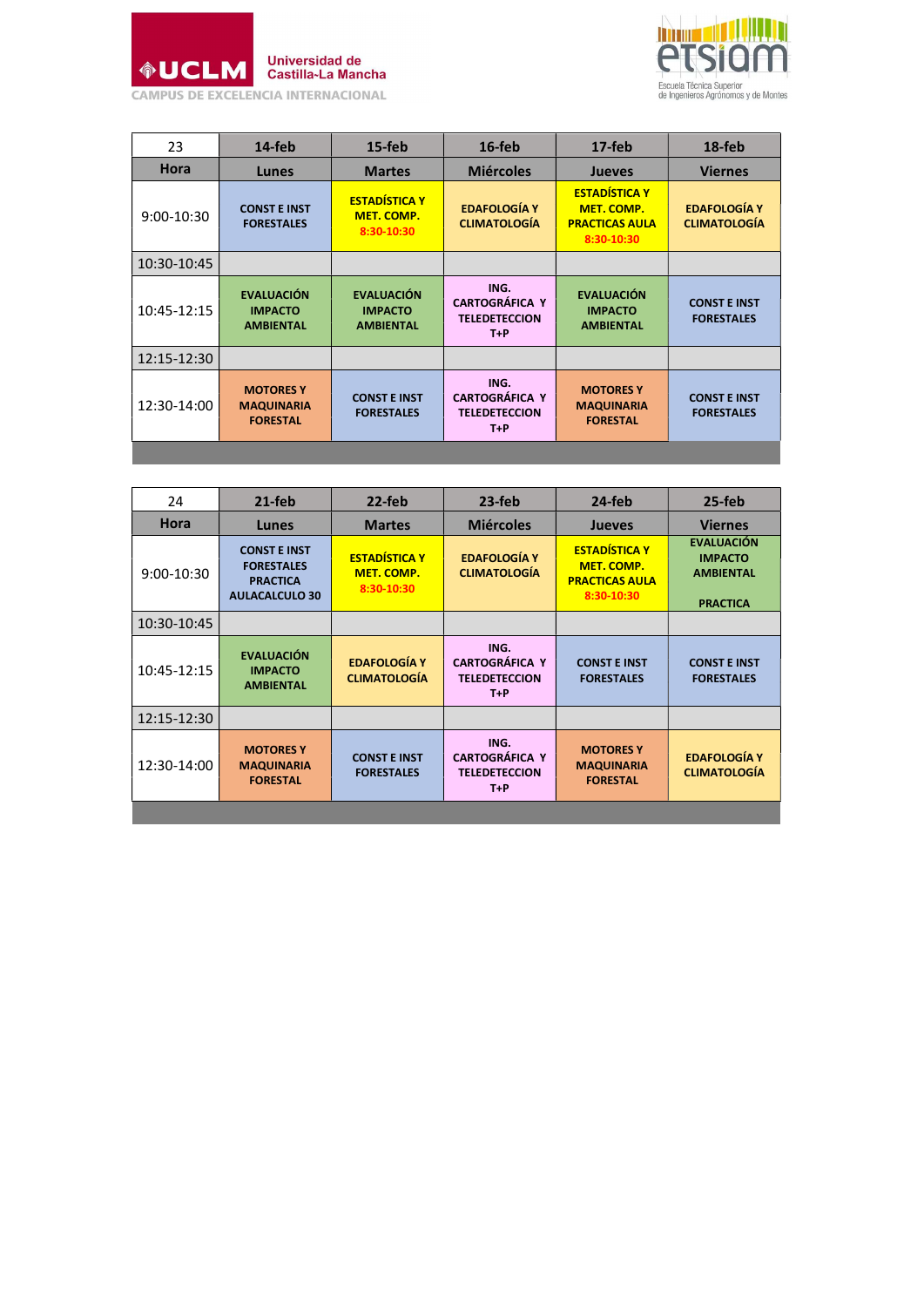



| 25          | $28$ -feb                                                                    | $01$ -mar                                        | 02-mar                                                         | 03-mar                                                                    | 04-mar                               |
|-------------|------------------------------------------------------------------------------|--------------------------------------------------|----------------------------------------------------------------|---------------------------------------------------------------------------|--------------------------------------|
| <b>Hora</b> | Lunes                                                                        | <b>Martes</b>                                    | <b>Miércoles</b>                                               | <b>Jueves</b>                                                             | <b>Viernes</b>                       |
| 9:00-10:30  | <b>EVALUACIÓN</b><br><b>IMPACTO</b><br><b>AMBIENTAL</b>                      | <b>ESTADÍSTICA Y</b><br>MET. COMP.<br>8:30-10:30 | <b>EDAFOLOGÍA Y</b><br><b>CLIMATOLOGÍA</b>                     | <b>ESTADÍSTICA Y</b><br>MET. COMP.<br><b>PRACTICAS AULA</b><br>8:30-10:30 |                                      |
| 10:30-10:45 |                                                                              |                                                  |                                                                |                                                                           |                                      |
| 10:45-12:15 | <b>CONST E INST</b><br><b>FORESTALES</b><br><b>PRUEBA</b><br><b>PROGRESO</b> | <b>EDAFOLOGÍA Y</b><br><b>CLIMATOLOGÍA</b>       | ING.<br><b>CARTOGRÁFICA Y</b><br><b>TELEDETECCION</b><br>$T+P$ | <b>EVALUACIÓN</b><br><b>IMPACTO</b><br><b>AMBIENTAL</b>                   | <b>EDAFOLOGÍA +</b>                  |
| 12:15-12:30 |                                                                              |                                                  |                                                                |                                                                           | <b>HIDROLOGÍA</b><br><b>VIAJE DE</b> |
| 12:30-14:00 | <b>MOTORES Y</b><br><b>MAQUINARIA</b><br><b>FORESTAL</b>                     | <b>CONST E INST</b><br><b>FORESTALES</b>         | ING.<br><b>CARTOGRÁFICA Y</b><br><b>TELEDETECCION</b><br>$T+P$ | <b>MOTORES Y</b><br><b>MAQUINARIA</b><br><b>FORESTAL</b>                  | <b>PRACTICAS</b><br>9:00-17:00       |
|             |                                                                              |                                                  |                                                                |                                                                           |                                      |
|             |                                                                              |                                                  |                                                                |                                                                           |                                      |
| 16:00-17:30 |                                                                              |                                                  |                                                                |                                                                           |                                      |
|             |                                                                              |                                                  |                                                                |                                                                           |                                      |
|             |                                                                              |                                                  |                                                                |                                                                           |                                      |

| 26           | 07-mar                                                   | 08-mar                                                  | 09-mar                                                         | $10$ -mar                                        | $11$ -mar                                                                              |
|--------------|----------------------------------------------------------|---------------------------------------------------------|----------------------------------------------------------------|--------------------------------------------------|----------------------------------------------------------------------------------------|
| <b>Hora</b>  | Lunes                                                    | <b>Martes</b>                                           | <b>Miércoles</b>                                               | <b>Jueves</b>                                    | <b>Viernes</b>                                                                         |
| $9:00-10:30$ | <b>EVALUACIÓN</b><br><b>IMPACTO</b><br><b>AMBIENTAL</b>  | <b>ESTADÍSTICA Y</b><br><b>MET. COMP.</b><br>8:30-10:30 | <b>EVALUACIÓN</b><br><b>IMPACTO</b><br><b>AMBIENTAL</b>        | <b>ESTADÍSTICA Y</b><br>MET. COMP.<br>8:30-10:30 |                                                                                        |
| 10:30-10:45  |                                                          |                                                         |                                                                |                                                  |                                                                                        |
| 10:45-12:15  | <b>CONST E INST</b><br><b>FORESTALES</b>                 | <b>CONST E INST</b><br><b>FORESTALES</b>                | ING.<br><b>CARTOGRÁFICA Y</b><br><b>TELEDETECCION</b><br>$T+P$ | <b>MOTORES</b>                                   | <b>ESTADÍSTICA Y</b><br><b>MET. COMP.</b><br><b>PRACTICAS</b><br><b>AULA CALCULO20</b> |
| 12:15-12:30  |                                                          |                                                         |                                                                |                                                  |                                                                                        |
| 12:30-14:00  | <b>MOTORES Y</b><br><b>MAQUINARIA</b><br><b>FORESTAL</b> | <b>CONST E INST</b><br><b>FORESTALES</b>                | ING.<br><b>CARTOGRÁFICA Y</b><br><b>TELEDETECCION</b><br>$T+P$ | <b>PRACTICAS</b>                                 |                                                                                        |
|              |                                                          |                                                         |                                                                |                                                  |                                                                                        |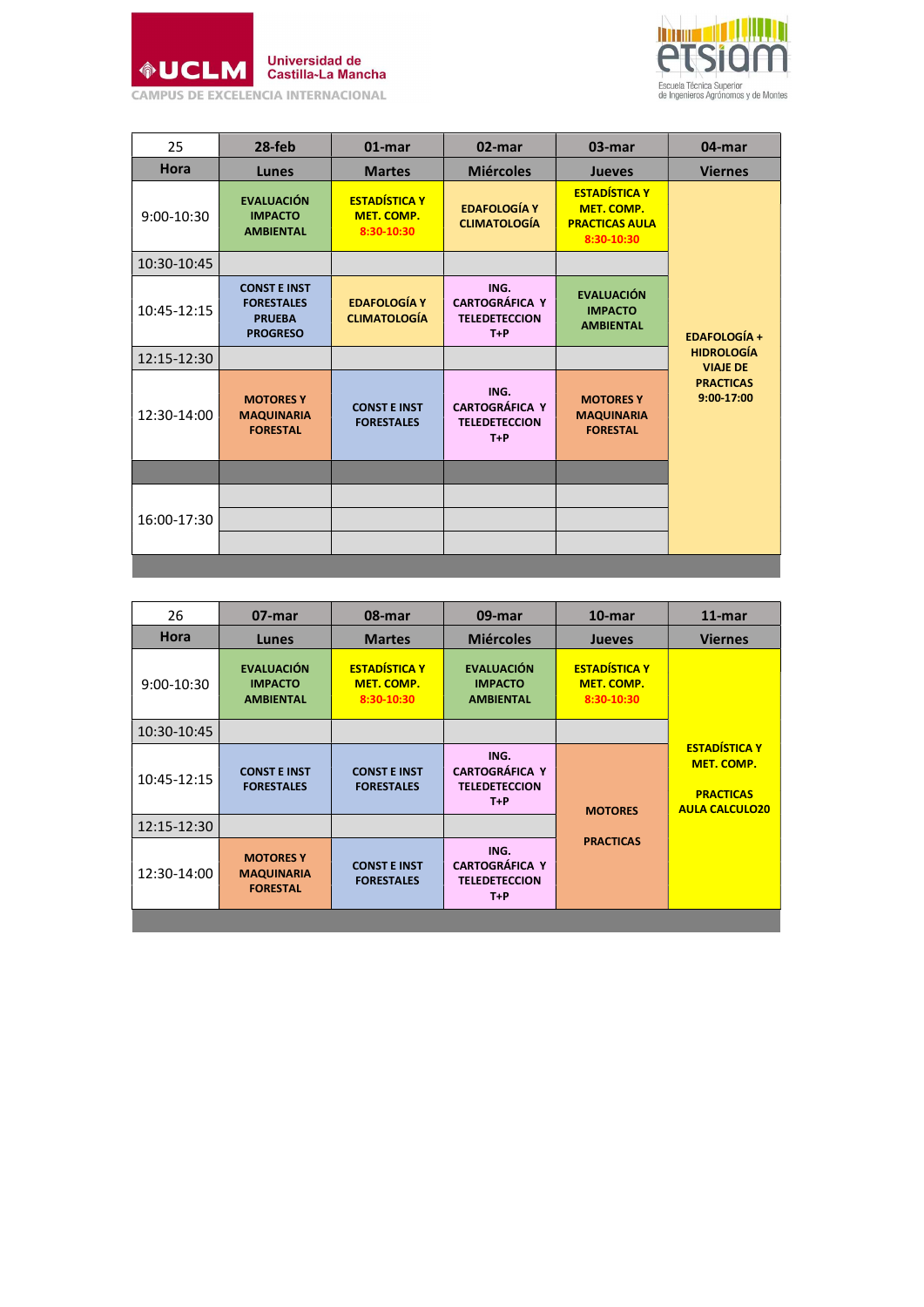



| 27          | 14-mar                                                   | 15-mar                                                  | $16$ -mar                                                      | 17-mar                                                   | 18-mar                                                                               |
|-------------|----------------------------------------------------------|---------------------------------------------------------|----------------------------------------------------------------|----------------------------------------------------------|--------------------------------------------------------------------------------------|
| <b>Hora</b> | Lunes                                                    | <b>Martes</b>                                           | <b>Miércoles</b>                                               | <b>Jueves</b>                                            | <b>Viernes</b>                                                                       |
| 9:00-10:30  | <b>EDAFOLOGÍA Y</b><br><b>CLIMATOLOGÍA</b>               | <b>ESTADÍSTICA Y</b><br><b>MET. COMP.</b><br>8:30-10:30 | <b>EDAFOLOGÍA Y</b><br><b>CLIMATOLOGÍA</b>                     | <b>ESTADÍSTICA Y</b><br><b>MET. COMP.</b><br>8:30-10:30  | <b>EVALUACIÓN</b><br><b>IMPACTO</b><br><b>AMBIENTAL</b><br><b>PRACTICAS</b>          |
| 10:30-10:45 |                                                          |                                                         |                                                                |                                                          |                                                                                      |
| 10:45-12:15 | <b>EVALUACIÓN</b><br><b>IMPACTO</b><br><b>AMBIENTAL</b>  | <b>EVALUACIÓN</b><br><b>IMPACTO</b><br><b>AMBIENTAL</b> | ING.<br><b>CARTOGRÁFICA Y</b><br><b>TELEDETECCION</b><br>$T+P$ | <b>EDAFOLOGÍA Y</b><br><b>CLIMATOLOGÍA</b>               | <b>CONST E INST</b><br><b>FORESTALES</b><br><b>PRACTICA</b><br><b>AULACALCULO 30</b> |
| 12:15-12:30 |                                                          |                                                         |                                                                |                                                          |                                                                                      |
| 12:30-14:00 | <b>MOTORES Y</b><br><b>MAQUINARIA</b><br><b>FORESTAL</b> | <b>CONST E INST</b><br><b>FORESTALES</b>                | ING.<br><b>CARTOGRÁFICA Y</b><br><b>TELEDETECCION</b><br>$T+P$ | <b>MOTORES Y</b><br><b>MAQUINARIA</b><br><b>FORESTAL</b> | <b>CONST E INST</b><br><b>FORESTALES</b><br><b>PRACTICA</b><br><b>AULACALCULO 30</b> |
|             |                                                          |                                                         |                                                                |                                                          |                                                                                      |

| 28          | $21$ -mar                                             | 22-mar                                                                            | 23-mar                                                         | 24-mar        | 25-mar                                                                                  |
|-------------|-------------------------------------------------------|-----------------------------------------------------------------------------------|----------------------------------------------------------------|---------------|-----------------------------------------------------------------------------------------|
| Hora        | Lunes                                                 | <b>Martes</b>                                                                     | <b>Miércoles</b>                                               | <b>Jueves</b> | <b>Viernes</b>                                                                          |
| 9:00-10:30  | <b>MOTORES</b><br><b>PRUEBA DE</b><br><b>PROGRESO</b> |                                                                                   |                                                                |               | <b>ESTADÍSTICA Y</b><br>MET. COMP.<br>8:30-10:30<br><b>PRUEBA DE</b><br><b>PROGRESO</b> |
| 10:30-10:45 |                                                       |                                                                                   |                                                                |               |                                                                                         |
| 10:45-12:15 |                                                       |                                                                                   | ING.<br><b>CARTOGRÁFICA Y</b><br><b>TELEDETECCION</b><br>$T+P$ |               |                                                                                         |
| 12:15-12:30 |                                                       |                                                                                   |                                                                |               |                                                                                         |
| 12:30-14:00 |                                                       |                                                                                   | ING.<br><b>CARTOGRÁFICA Y</b><br><b>TELEDETECCION</b><br>$T+P$ |               |                                                                                         |
|             |                                                       |                                                                                   |                                                                |               |                                                                                         |
| 16:00-17:30 |                                                       | <b>EDAFOLOGÍA Y</b><br><b>CLIMATOLOGÍA</b><br><b>PRUEBA DE</b><br><b>PROGRESO</b> |                                                                |               |                                                                                         |
| 17:30-17:45 |                                                       |                                                                                   |                                                                |               |                                                                                         |
|             |                                                       |                                                                                   |                                                                |               |                                                                                         |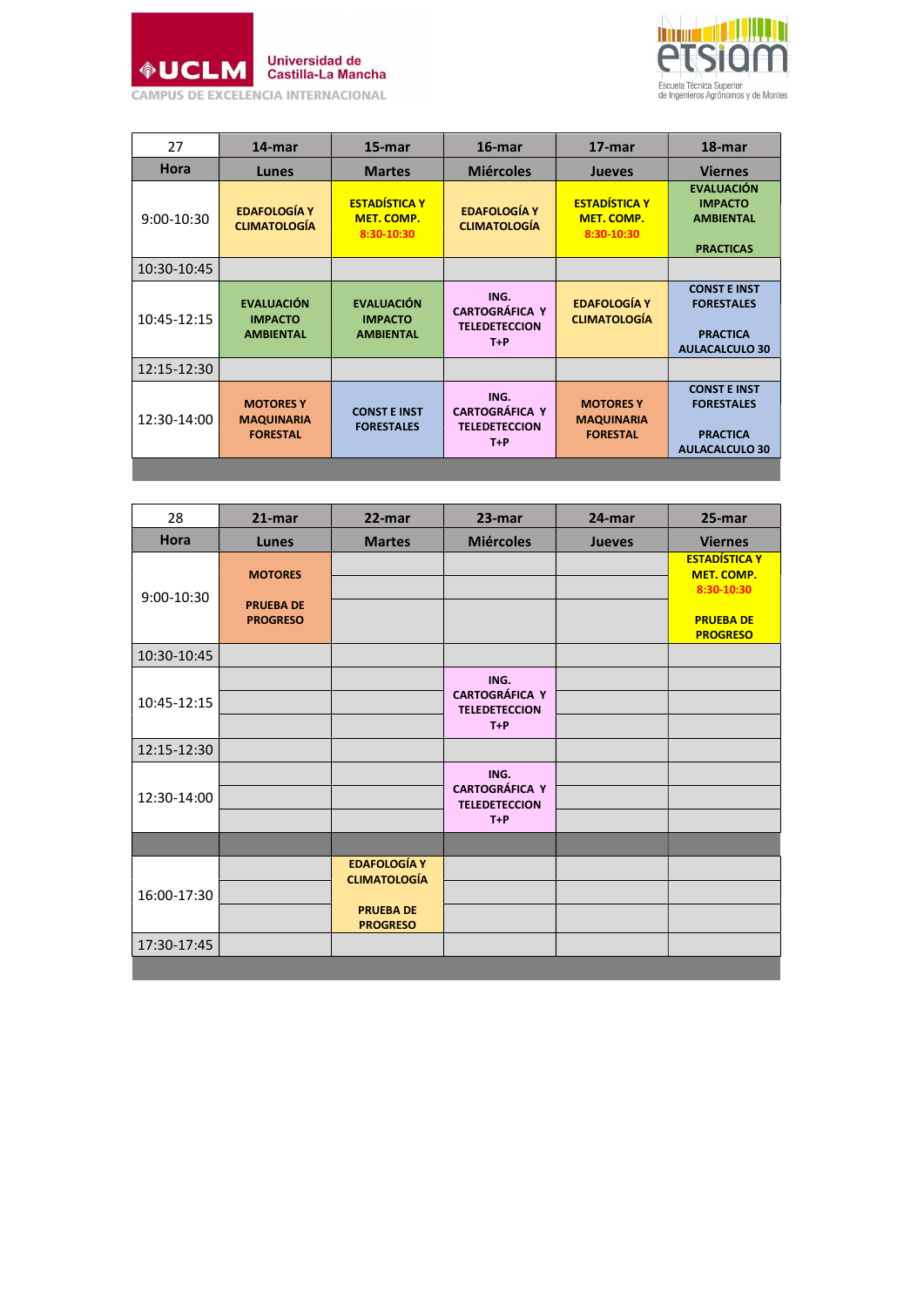



| 29           | 28-mar                                                                                         | 29-mar                                                                       | 30-mar                                                         | $31 - mar$                                                                | 01-abr                                               |
|--------------|------------------------------------------------------------------------------------------------|------------------------------------------------------------------------------|----------------------------------------------------------------|---------------------------------------------------------------------------|------------------------------------------------------|
| Hora         | Lunes                                                                                          | <b>Martes</b>                                                                | <b>Miércoles</b>                                               | <b>Jueves</b>                                                             | <b>Viernes</b>                                       |
| $9:00-10:30$ | <b>EVALUACIÓN</b><br><b>IMPACTO</b><br><b>AMBIENTAL</b><br><b>PRUEBA DE</b><br><b>PROGRESO</b> | <b>ESTADÍSTICA Y</b><br>MET. COMP.<br>8:30-10:30                             | <b>EDAFOLOGÍA Y</b><br><b>CLIMATOLOGÍA</b>                     | <b>ESTADÍSTICA Y</b><br>MET. COMP.<br><b>PRACTICAS AULA</b><br>8:30-10:30 |                                                      |
| 10:30-10:45  |                                                                                                |                                                                              |                                                                |                                                                           | <b>EDAFOLOGÍA Y</b><br><b>CLIMATOLOGÍA</b>           |
| 10:45-12:15  | <b>EDAFOLOGÍA Y</b><br><b>CLIMATOLOGÍA</b>                                                     | <b>EVALUACIÓN</b><br><b>IMPACTO</b><br><b>AMBIENTAL</b><br><b>PRACTICAS</b>  | ING.<br><b>CARTOGRÁFICA Y</b><br><b>TELEDETECCION</b><br>$T+P$ | <b>CONST E INST</b><br><b>FORESTALES</b>                                  | <b>PRÁCTICAS</b><br><b>LABO POLIV3</b><br>9:00-14.00 |
| 12:15-12:30  |                                                                                                |                                                                              |                                                                |                                                                           |                                                      |
| 12:30-14:00  | <b>MOTORES Y</b><br><b>MAQUINARIA</b><br><b>FORESTAL</b>                                       | <b>CONST E INST</b><br><b>FORESTALES</b>                                     | ING.<br><b>CARTOGRÁFICA Y</b><br><b>TELEDETECCION</b><br>$T+P$ | <b>MOTORES Y</b><br><b>MAQUINARIA</b><br><b>FORESTAL</b>                  |                                                      |
|              |                                                                                                |                                                                              |                                                                |                                                                           |                                                      |
| 16:00-17:30  |                                                                                                | <b>CONST E INST</b><br><b>FORESTALES</b><br><b>PRUEBA</b><br><b>PROGRESO</b> |                                                                |                                                                           |                                                      |
| 17:30-17:45  |                                                                                                | 16:00 A 18:00                                                                |                                                                |                                                                           |                                                      |
| 17:45-19:15  |                                                                                                | <b>AULACALCULO 30</b>                                                        |                                                                |                                                                           |                                                      |

| 30          | 04-abr                                                                               | 05-abr                                                  | 06-abr                                                                                       | 07-abr                                                                                                                                                 | 08-abr                                                                                |
|-------------|--------------------------------------------------------------------------------------|---------------------------------------------------------|----------------------------------------------------------------------------------------------|--------------------------------------------------------------------------------------------------------------------------------------------------------|---------------------------------------------------------------------------------------|
| <b>Hora</b> | Lunes                                                                                | <b>Martes</b>                                           | <b>Miércoles</b>                                                                             | <b>Jueves</b>                                                                                                                                          | <b>Viernes</b>                                                                        |
| 9:00-10:30  | <b>EDAFOLOGÍA Y</b><br><b>CLIMATOLOGÍA</b><br><b>PRÁCTICAS</b><br><b>LABO POLIV3</b> | <b>ESTADÍSTICA Y</b><br><b>MET. COMP.</b><br>8:30-10:30 | <b>EDAFOLOGÍA Y</b><br><b>CLIMATOLOGÍA</b><br><b>PRÁCTICAS</b><br><b>LABO POLIV3</b>         | <b>ESTADÍSTICA Y</b><br><b>MET. COMP.</b><br><b>PRACTICAS</b><br>Laboratorio de<br><b>Informática del</b><br><b>Edificio Polivalente</b><br>8:30-10:30 | <b>EVALUACIÓN</b><br><b>IMPACTO</b><br><b>AMBIFNTAL</b><br><b>PRACTICAS</b>           |
| 10:30-10:45 |                                                                                      |                                                         |                                                                                              |                                                                                                                                                        |                                                                                       |
| 10:45-12:15 | <b>EVALUACIÓN</b><br><b>IMPACTO</b><br><b>AMBIENTAL</b><br><b>PRACTICAS</b>          | <b>EDAFOLOGÍA Y</b><br><b>CLIMATOLOGÍA</b>              | ING.<br><b>CARTOGRÁFICA Y</b><br><b>TELEDETECCION</b><br>$T+P$                               | <b>EDAFOLOGÍA Y</b><br><b>CLIMATOLOGÍA</b>                                                                                                             | <b>CONST E INST</b><br><b>FORESTALES</b><br><b>PRACTICAS</b><br><b>AULACALCULO 30</b> |
| 12:15-12:30 |                                                                                      |                                                         |                                                                                              |                                                                                                                                                        |                                                                                       |
| 12:30-14:00 | <b>MOTORES Y</b><br><b>MAQUINARIA</b><br><b>FORESTAL</b>                             | <b>CONST E INST</b><br><b>FORESTALES</b>                | ING.<br><b>CARTOGRÁFICA Y</b><br><b>TELEDETECCION</b><br><b>PRUEBA DE</b><br><b>PROGRESO</b> | <b>MOTORES Y</b><br><b>MAQUINARIA</b><br><b>FORESTAL</b>                                                                                               | <b>CONST E INST</b><br><b>FORESTALES</b><br><b>PRACTICAS</b><br><b>AULACALCULO 30</b> |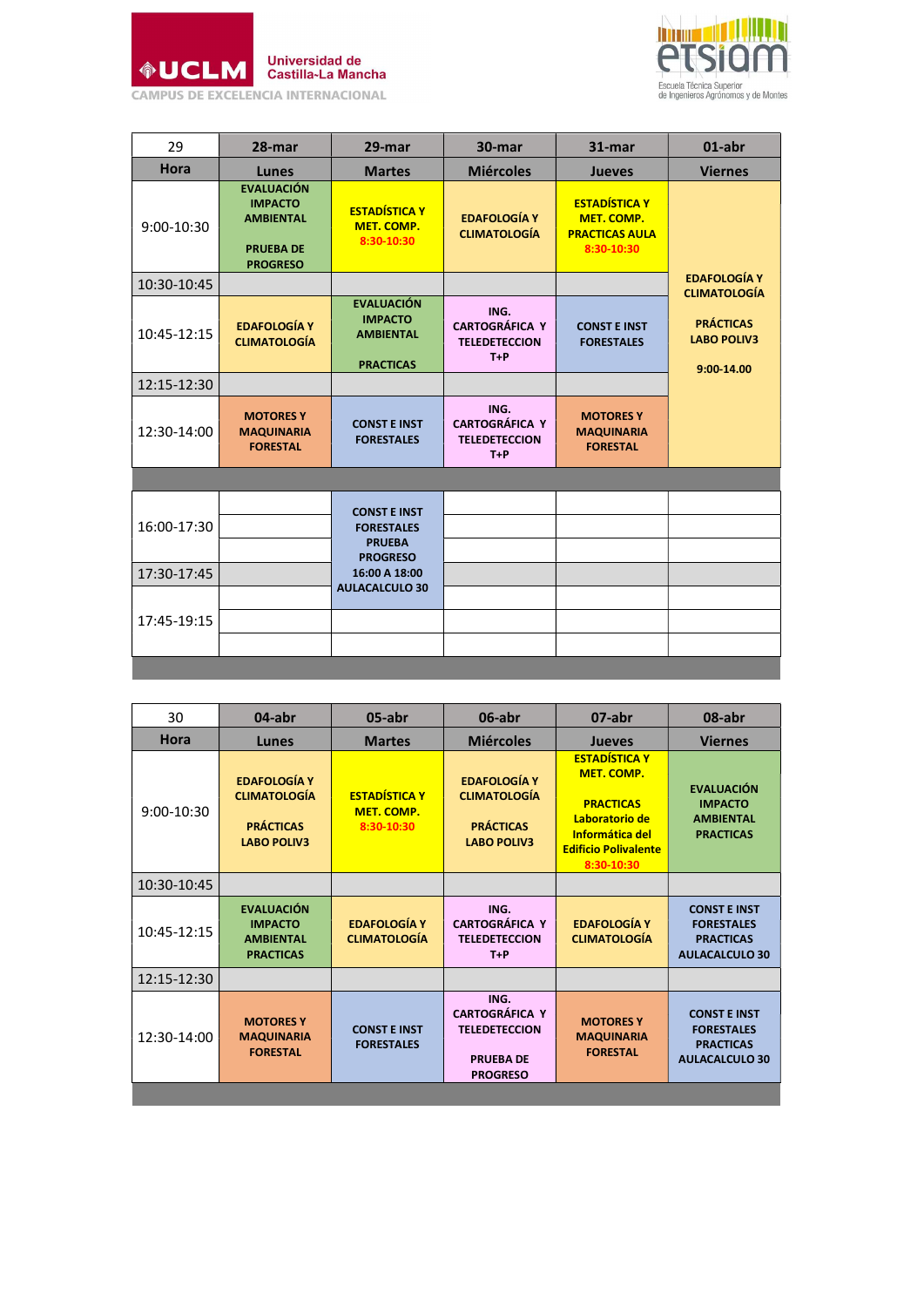



| 31          | $11$ -abr | 12-abr        | $13$ -abr        | 14-abr        | 15-abr         |
|-------------|-----------|---------------|------------------|---------------|----------------|
| <b>Hora</b> | Lunes     | <b>Martes</b> | <b>Miércoles</b> | <b>Jueves</b> | <b>Viernes</b> |
|             |           |               |                  |               |                |

| 32           | $18$ -abr | $19$ -abr                                                                                     | $20$ -abr                                                      | $21$ -abr                                                            | $22$ -abr                                  |
|--------------|-----------|-----------------------------------------------------------------------------------------------|----------------------------------------------------------------|----------------------------------------------------------------------|--------------------------------------------|
| Hora         | Lunes     | <b>Martes</b>                                                                                 | <b>Miércoles</b>                                               | <b>Jueves</b>                                                        | <b>Viernes</b>                             |
| $9:00-10:30$ |           | <b>ESTADÍSTICA Y</b><br>MET. COMP.<br>8:30-10:30                                              | <b>EDAFOLOGÍA Y</b><br><b>CLIMATOLOGÍA</b>                     | <b>ESTADÍSTICA Y</b><br>MET. COMP.<br><b>PRACTICAS</b><br>8:30-10:30 | <b>EVALUACIÓN</b>                          |
| 10:30-10:45  |           |                                                                                               |                                                                |                                                                      | <b>IMPACTO</b><br><b>AMBIENTAL</b>         |
| 10:45-12:15  |           | <b>CONST E INST</b><br><b>FORESTALES</b>                                                      | ING.<br><b>CARTOGRÁFICA Y</b><br><b>TELEDETECCION</b><br>$T+P$ | <b>CONST E INST</b><br><b>FORESTALES</b>                             | <b>PRACTICAS</b>                           |
| 12:15-12:30  |           |                                                                                               |                                                                |                                                                      |                                            |
| 12:30-14:00  |           | <b>EDAFOLOGÍA Y</b><br><b>CLIMATOLOGÍA</b>                                                    | ING.<br><b>CARTOGRÁFICA Y</b><br><b>TELEDETECCION</b><br>$T+P$ | <b>MOTORES Y</b><br><b>MAQUINARIA</b><br><b>FORESTAL</b>             | <b>EDAFOLOGÍA Y</b><br><b>CLIMATOLOGÍA</b> |
|              |           |                                                                                               |                                                                |                                                                      |                                            |
| 16:00-17:30  |           | <b>CONST E INST</b><br><b>FORESTALES</b><br><b>PRUEBA</b><br><b>PROGRESO</b><br>16:00 A 18:00 |                                                                |                                                                      |                                            |
| 17:30-17:45  |           |                                                                                               |                                                                |                                                                      |                                            |

| 33          | $25$ -abr                                                | $26$ -abr                                               | $27$ -abr                                                      | $28$ -abr                                                                                                                                       | 29-abr                                                   |
|-------------|----------------------------------------------------------|---------------------------------------------------------|----------------------------------------------------------------|-------------------------------------------------------------------------------------------------------------------------------------------------|----------------------------------------------------------|
| <b>Hora</b> | Lunes                                                    | <b>Martes</b>                                           | <b>Miércoles</b>                                               | <b>Jueves</b>                                                                                                                                   | <b>Viernes</b>                                           |
| 9:00-10:30  | <b>CONST F INST</b><br><b>FORESTALES</b>                 | <b>ESTADÍSTICA Y</b><br><b>MET. COMP.</b><br>8:30-10:30 | <b>EDAFOLOGÍA Y</b><br><b>CLIMATOLOGÍA</b>                     | <b>ESTADÍSTICA Y</b><br><b>MET. COMP.</b><br><b>PRACTICAS</b><br>Laboratorio de<br>Informática del<br><b>Edificio Polivalente</b><br>8:30-10:30 | <b>MOTORES Y</b><br><b>MAQUINARIA</b><br><b>FORESTAL</b> |
| 10:30-10:45 |                                                          |                                                         |                                                                |                                                                                                                                                 |                                                          |
| 10:45-12:15 | <b>EVALUACIÓN</b><br><b>IMPACTO</b><br><b>AMBIENTAL</b>  | <b>EVALUACIÓN</b><br><b>IMPACTO</b><br><b>AMBIENTAL</b> | ING.<br><b>CARTOGRÁFICA Y</b><br><b>TELEDETECCION</b><br>$T+P$ | <b>EVALUACIÓN</b><br><b>IMPACTO</b><br><b>AMBIENTAL</b><br><b>PRACTICAS</b>                                                                     | <b>EVALUACIÓN</b><br><b>IMPACTO</b><br><b>AMBIENTAL</b>  |
| 12:15-12:30 |                                                          |                                                         |                                                                |                                                                                                                                                 |                                                          |
| 12:30-14:00 | <b>MOTORES Y</b><br><b>MAQUINARIA</b><br><b>FORESTAL</b> | <b>CONST E INST</b><br><b>FORESTALES</b>                | ING.<br><b>CARTOGRÁFICA Y</b><br><b>TELEDETECCION</b><br>$T+P$ | <b>CONST E INST</b><br><b>FORESTALES</b>                                                                                                        | <b>CONST E INST</b><br><b>FORESTALES</b>                 |
|             |                                                          |                                                         |                                                                |                                                                                                                                                 |                                                          |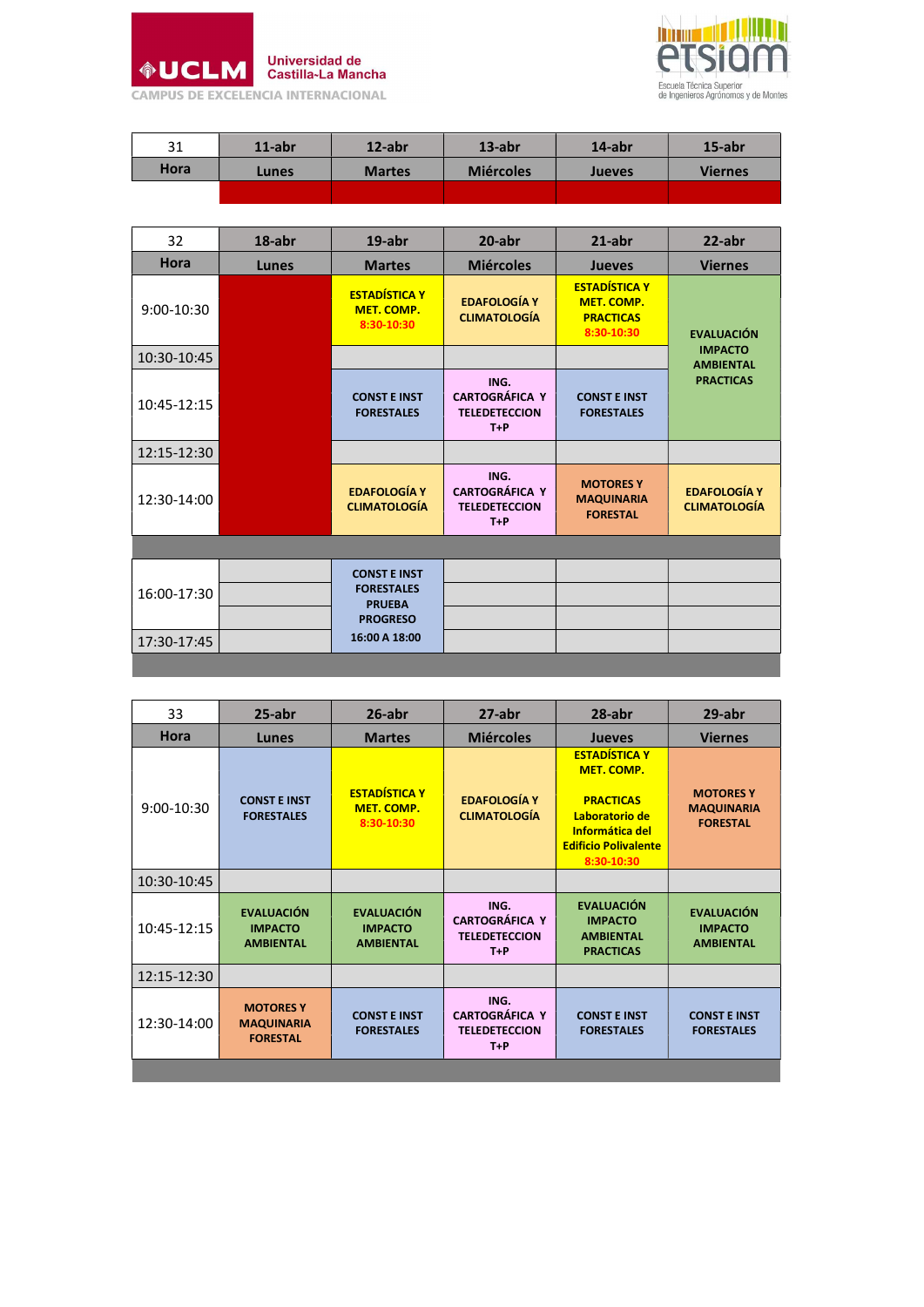

Universidad de<br>Castilla~La Mancha

**CAMPUS DE EXCELENCIA INTERNACIONAL** 



| 34          | $02$ -may                                                | $03$ -may                                               | $04$ -may                                                      | $05$ -may                                                | $06$ -may                                                                   |
|-------------|----------------------------------------------------------|---------------------------------------------------------|----------------------------------------------------------------|----------------------------------------------------------|-----------------------------------------------------------------------------|
| <b>Hora</b> | Lunes                                                    | <b>Martes</b>                                           | <b>Miércoles</b>                                               | <b>Jueves</b>                                            | <b>Viernes</b>                                                              |
| 9:00-10:30  | <b>CONST E INST</b><br><b>FORESTALES</b>                 | <b>ESTADÍSTICA Y</b><br><b>MET. COMP.</b><br>8:30-10:30 | <b>EDAFOLOGÍA Y</b><br><b>CLIMATOLOGÍA</b>                     | <b>ESTADÍSTICA Y</b><br><b>MET. COMP.</b><br>8:30-10:30  |                                                                             |
| 10:30-10:45 |                                                          |                                                         |                                                                |                                                          |                                                                             |
| 10:45-12:15 | <b>EVALUACIÓN</b><br><b>IMPACTO</b><br><b>AMBIENTAL</b>  | <b>EDAFOLOGÍA Y</b><br><b>CLIMATOLOGÍA</b>              | ING.<br><b>CARTOGRÁFICA Y</b><br><b>TELEDETECCION</b><br>$T+P$ | <b>EDAFOLOGÍA Y</b><br><b>CLIMATOLOGÍA</b>               | <b>EVALUACIÓN</b><br><b>IMPACTO</b><br><b>AMBIENTAL</b><br><b>PRACTICAS</b> |
| 12:15-12:30 |                                                          |                                                         |                                                                |                                                          |                                                                             |
| 12:30-14:00 | <b>MOTORES Y</b><br><b>MAQUINARIA</b><br><b>FORESTAL</b> | <b>CONST E INST</b><br><b>FORESTALES</b>                | ING.<br><b>CARTOGRÁFICA Y</b><br><b>TELEDETECCION</b><br>$T+P$ | <b>MOTORES Y</b><br><b>MAQUINARIA</b><br><b>FORESTAL</b> |                                                                             |
|             |                                                          |                                                         |                                                                |                                                          |                                                                             |

| 35          | $09$ -may                                                | $10$ -may                                               | $11$ -may                                                      | $12$ -may                                               | $13$ -may      |
|-------------|----------------------------------------------------------|---------------------------------------------------------|----------------------------------------------------------------|---------------------------------------------------------|----------------|
| <b>Hora</b> | Lunes                                                    | <b>Martes</b>                                           | <b>Miércoles</b>                                               | <b>Jueves</b>                                           | <b>Viernes</b> |
| 9:00-10:30  | <b>CONST E INST</b><br><b>FORESTALES</b>                 | <b>FSTADÍSTICA Y</b><br><b>MET. COMP.</b><br>8:30-10:30 | <b>CONST E INST</b><br><b>FORESTALES</b>                       | <b>FSTADÍSTICA Y</b><br><b>MET. COMP.</b><br>8:30-10:30 |                |
| 10:30-10:45 |                                                          |                                                         |                                                                |                                                         |                |
| 10:45-12:15 | <b>EVALUACIÓN</b><br><b>IMPACTO</b><br><b>AMBIENTAL</b>  | <b>EVALUACIÓN</b><br><b>IMPACTO</b><br><b>AMBIENTAL</b> | ING.<br><b>CARTOGRÁFICA Y</b><br><b>TELEDETECCION</b><br>$T+P$ | <b>EDAFOLOGÍA Y</b><br><b>CLIMATOLOGÍA</b>              |                |
| 12:15-12:30 |                                                          |                                                         |                                                                |                                                         |                |
| 12:30-14:00 | <b>MOTORES Y</b><br><b>MAQUINARIA</b><br><b>FORESTAL</b> | <b>CONST E INST</b><br><b>FORESTALES</b>                | ING.<br><b>CARTOGRÁFICA Y</b><br><b>TELEDETECCION</b><br>$T+P$ | <b>EDAFOLOGÍA Y</b><br><b>CLIMATOLOGÍA</b>              |                |

| 36          | $16$ -may                                                | $17$ -may                                                                                                                                              | $18$ -may                                                      | $19$ -may                                        | $20$ -may                                                                                      |
|-------------|----------------------------------------------------------|--------------------------------------------------------------------------------------------------------------------------------------------------------|----------------------------------------------------------------|--------------------------------------------------|------------------------------------------------------------------------------------------------|
| <b>Hora</b> | Lunes                                                    | <b>Martes</b>                                                                                                                                          | <b>Miércoles</b>                                               | <b>Jueves</b>                                    | <b>Viernes</b>                                                                                 |
| 9:00-10:30  | <b>CONST E INST</b><br><b>FORESTALES</b>                 | <b>ESTADÍSTICA Y</b><br><b>MET. COMP.</b><br><b>PRACTICAS</b><br>Laboratorio de<br><b>Informática del</b><br><b>Edificio Polivalente</b><br>8:30-10:30 | <b>EVALUACIÓN</b><br><b>IMPACTO</b>                            | <b>ESTADÍSTICA Y</b><br>MET. COMP.<br>8:30-10:30 |                                                                                                |
| 10:30-10:45 |                                                          |                                                                                                                                                        | <b>AMBIENTAL</b>                                               |                                                  |                                                                                                |
| 10:45-12:15 | <b>EVALUACIÓN</b><br><b>IMPACTO</b><br><b>AMBIENTAL</b>  | <b>EDAFOLOGÍA Y</b><br><b>CLIMATOLOGÍA</b>                                                                                                             | <b>PRACTICAS</b>                                               |                                                  | <b>EVALUACION</b><br><b>IMPACTO</b><br><b>AMBIENTAL</b><br><b>PRUEBA DE</b><br><b>PROGRESO</b> |
| 12:15-12:30 |                                                          |                                                                                                                                                        |                                                                |                                                  |                                                                                                |
| 12:30-14:00 | <b>MOTORES Y</b><br><b>MAQUINARIA</b><br><b>FORESTAL</b> | <b>CONST E INST</b><br><b>FORESTALES</b>                                                                                                               | ING.<br><b>CARTOGRÁFICA Y</b><br><b>TELEDETECCION</b><br>$T+P$ |                                                  |                                                                                                |
|             |                                                          |                                                                                                                                                        |                                                                |                                                  |                                                                                                |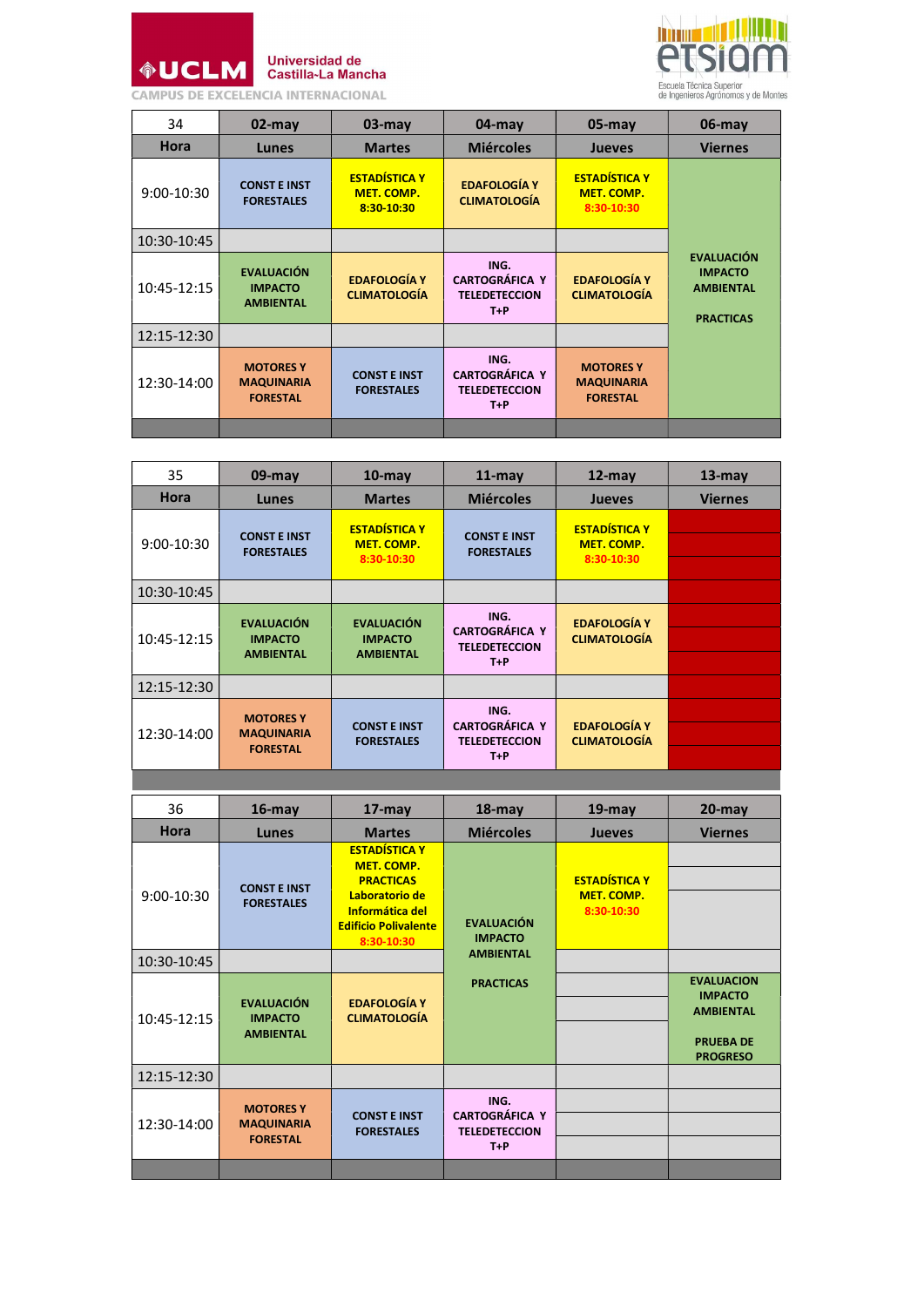



| 37          | $23$ -may         | $24$ -may     | $25 - may$                    | $26$ -may                               | 27-may         |
|-------------|-------------------|---------------|-------------------------------|-----------------------------------------|----------------|
| Hora        | <b>Lunes</b>      | <b>Martes</b> | <b>Miércoles</b>              | <b>Jueves</b>                           | <b>Viernes</b> |
|             |                   |               |                               |                                         |                |
| 9:00-10:30  |                   |               |                               | <b>ESTADÍSTICA Y</b>                    |                |
|             |                   |               |                               | MET. COMP.                              |                |
| 10:30-10:45 |                   |               |                               | <b>CONVOCATORIA</b><br><b>ORDINARIA</b> |                |
|             | <b>EDAFOLOGIA</b> |               |                               | $9:00 - 12:00$                          |                |
| 10:45-12:15 | <b>PRUEBA DE</b>  |               |                               |                                         |                |
|             | <b>PROGRESO</b>   |               |                               |                                         |                |
| 12:15-12:30 |                   |               |                               |                                         |                |
|             |                   |               |                               |                                         |                |
|             |                   |               | ING.<br><b>CARTOGRÁFICA Y</b> |                                         |                |
| 12:30-14:00 |                   |               | <b>TELEDETECCION</b>          |                                         |                |
|             |                   |               | <b>PRUEBA DE</b>              |                                         |                |
|             |                   |               | <b>PROGRESO</b>               |                                         |                |
|             |                   |               |                               |                                         |                |

| 38          | $30$ -may | $31 -$ may    | $01$ -jun                                                | 02-jun        | 03-jun                                   |
|-------------|-----------|---------------|----------------------------------------------------------|---------------|------------------------------------------|
| Hora        | Lunes     | <b>Martes</b> | <b>Miércoles</b>                                         | <b>Jueves</b> | <b>Viernes</b>                           |
| 9:00-10:30  |           |               | <b>MOTORES Y</b><br><b>MAQUINARIA</b><br><b>FORESTAL</b> |               | <b>CONST E INST</b><br><b>FORESTALES</b> |
| 10:30-10:45 |           |               | <b>CONVOCATORIA</b>                                      |               | <b>CONV ORDINARIA</b>                    |
| 10:45-12:15 |           |               | <b>ORDINARIA</b><br>9:00-12:00                           |               | <b>AULACALCULO 30</b><br>9:00-12:00      |
|             |           |               |                                                          |               |                                          |

| 39          | 06-jun                                                  | $07$ -jun     | 08-jun                                  | 09-jun        | $10$ -jun                                             |
|-------------|---------------------------------------------------------|---------------|-----------------------------------------|---------------|-------------------------------------------------------|
| Hora        | Lunes                                                   | <b>Martes</b> | <b>Miércoles</b>                        | <b>Jueves</b> | <b>Viernes</b>                                        |
| 9:00-10:30  | <b>EVALUACION</b><br><b>IMPACTO</b><br><b>AMBIENTAL</b> |               | <b>EDAFOLOGIA</b>                       |               | ING.<br><b>CARTOGRÁFICA Y</b><br><b>TELEDETECCION</b> |
| 10:30-10:45 | <b>CONVOCATORIA</b>                                     |               | <b>CONVOCATORIA</b><br><b>ORDINARIA</b> |               | <b>CONVOCATORIA</b>                                   |
|             | <b>ORDINARIA</b>                                        |               |                                         |               | <b>ORDINARIA</b>                                      |
| 10:45-12:15 | 9:00-12:00                                              |               | 9:00-12:00                              |               | 9:00-12:00                                            |
|             |                                                         |               |                                         |               |                                                       |
|             |                                                         |               |                                         |               |                                                       |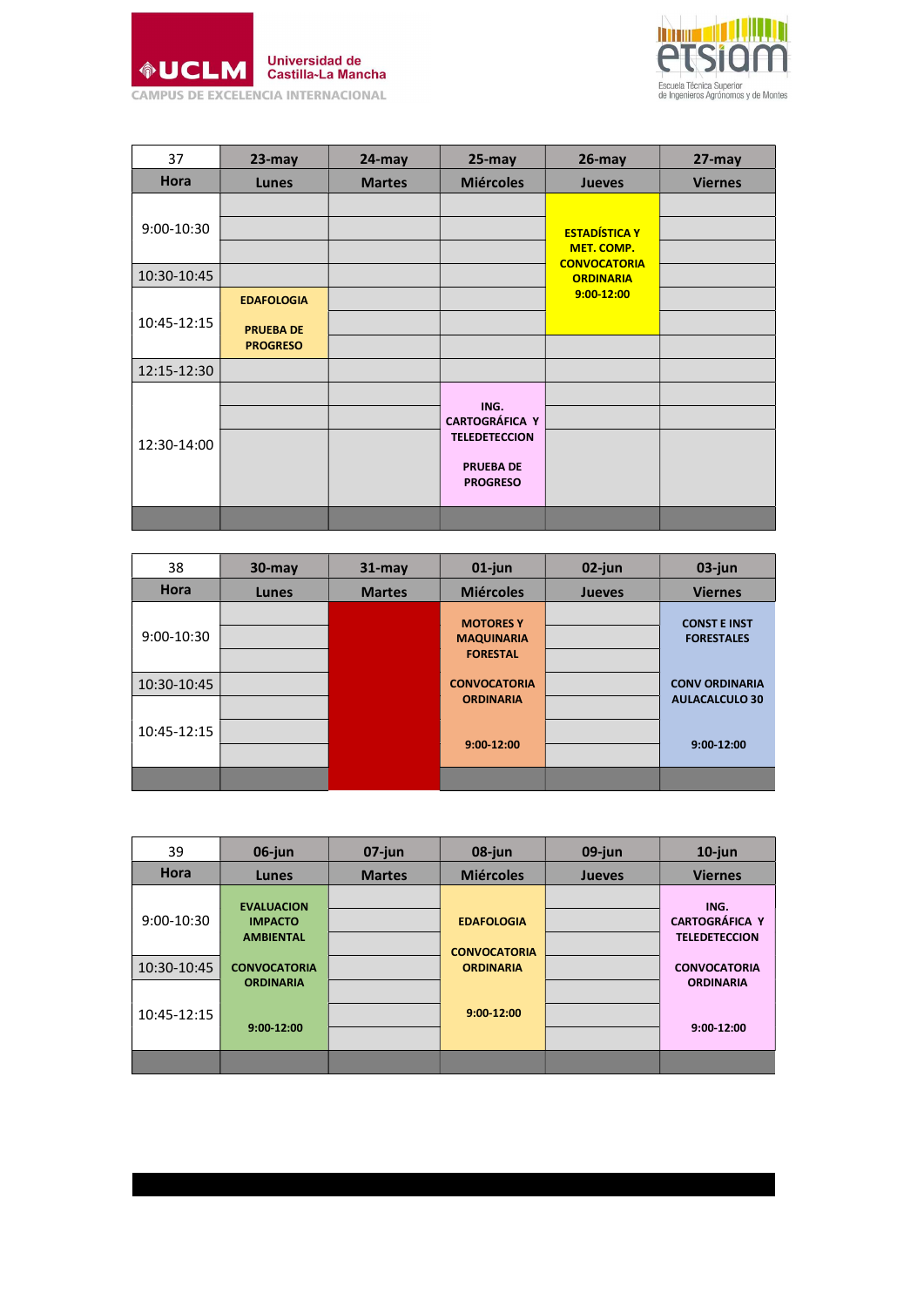



## GIFMN SEGUNDO CONV EXTRAORDINARIA

| 40          | $13$ -jun | $14$ -jun                                    | $15$ -jun        | $16$ -jun     | $17$ -jun      |
|-------------|-----------|----------------------------------------------|------------------|---------------|----------------|
| Hora        | Lunes     | <b>Martes</b>                                | <b>Miércoles</b> | <b>Jueves</b> | <b>Viernes</b> |
|             |           |                                              |                  |               |                |
| 9:00-10:30  |           | <b>DASOMETRÍA</b>                            |                  |               |                |
|             |           |                                              |                  |               |                |
| 10:30-10:45 |           | <b>CONVOCATORIA</b><br><b>EXTRAORDINARIA</b> |                  |               |                |
|             |           |                                              |                  |               |                |
| 10:45-12:15 |           | $9:00 - 12:00$                               |                  |               |                |
|             |           |                                              |                  |               |                |
|             |           |                                              |                  |               |                |

| 41          | $20$ -jun | $21$ -jun            | $22$ -jun        | $23$ -jun                                    | $24$ -jun      |
|-------------|-----------|----------------------|------------------|----------------------------------------------|----------------|
| Hora        | Lunes     | <b>Martes</b>        | <b>Miércoles</b> | <b>Jueves</b>                                | <b>Viernes</b> |
|             |           |                      |                  |                                              |                |
| 9:00-10:30  |           | <b>ECOLOGÍA</b>      |                  | <b>GEOBOTÁNICA</b>                           |                |
|             |           | <b>FORESTAL</b>      |                  |                                              |                |
| 10:30-10:45 |           | <b>CONVOCATORIA</b>  |                  | <b>CONVOCATORIA</b><br><b>EXTRAORDINARIA</b> |                |
|             |           | <b>EXTRAORDINARI</b> |                  |                                              |                |
| 10:45-12:15 |           | A 9:00-12:00         |                  | 9:00-12:00                                   |                |
|             |           |                      |                  |                                              |                |
|             |           |                      |                  |                                              |                |

| 42          | $27$ -jun                   | $28$ -jun     | $29$ -jun             | $30$ -jun     | $01$ -jul                 |
|-------------|-----------------------------|---------------|-----------------------|---------------|---------------------------|
| Hora        | Lunes                       | <b>Martes</b> | <b>Miércoles</b>      | <b>Jueves</b> | <b>Viernes</b>            |
|             |                             |               | <b>CONST E INST</b>   |               |                           |
| 16:00-17:30 | ING.<br><b>CARTOGRÁFICA</b> |               | <b>FORESTALES</b>     |               | <b>ESTADÍSTICA Y MET.</b> |
|             | <b>Y TELEDETECCION</b>      |               | <b>CONVOCATORIA</b>   |               | COMP.                     |
| 17:30-17:45 | <b>CONVOCATORIA</b>         |               | <b>EXTRAORDINARIA</b> |               | <b>CONVOCATORIA</b>       |
|             | <b>EXTRAORDINARIA</b>       |               | <b>AULACALCULO 30</b> |               | <b>EXTRAORDINARIA</b>     |
| 17:45-19:15 | 16:00 19:00                 |               | 16:00 19:00           |               | 16:00-19:00               |
|             |                             |               |                       |               |                           |

|  | $\ddot{\phantom{1}}$<br>43 |  | iı. | 06-iul | $-i$ u | 08-jul |
|--|----------------------------|--|-----|--------|--------|--------|
|--|----------------------------|--|-----|--------|--------|--------|